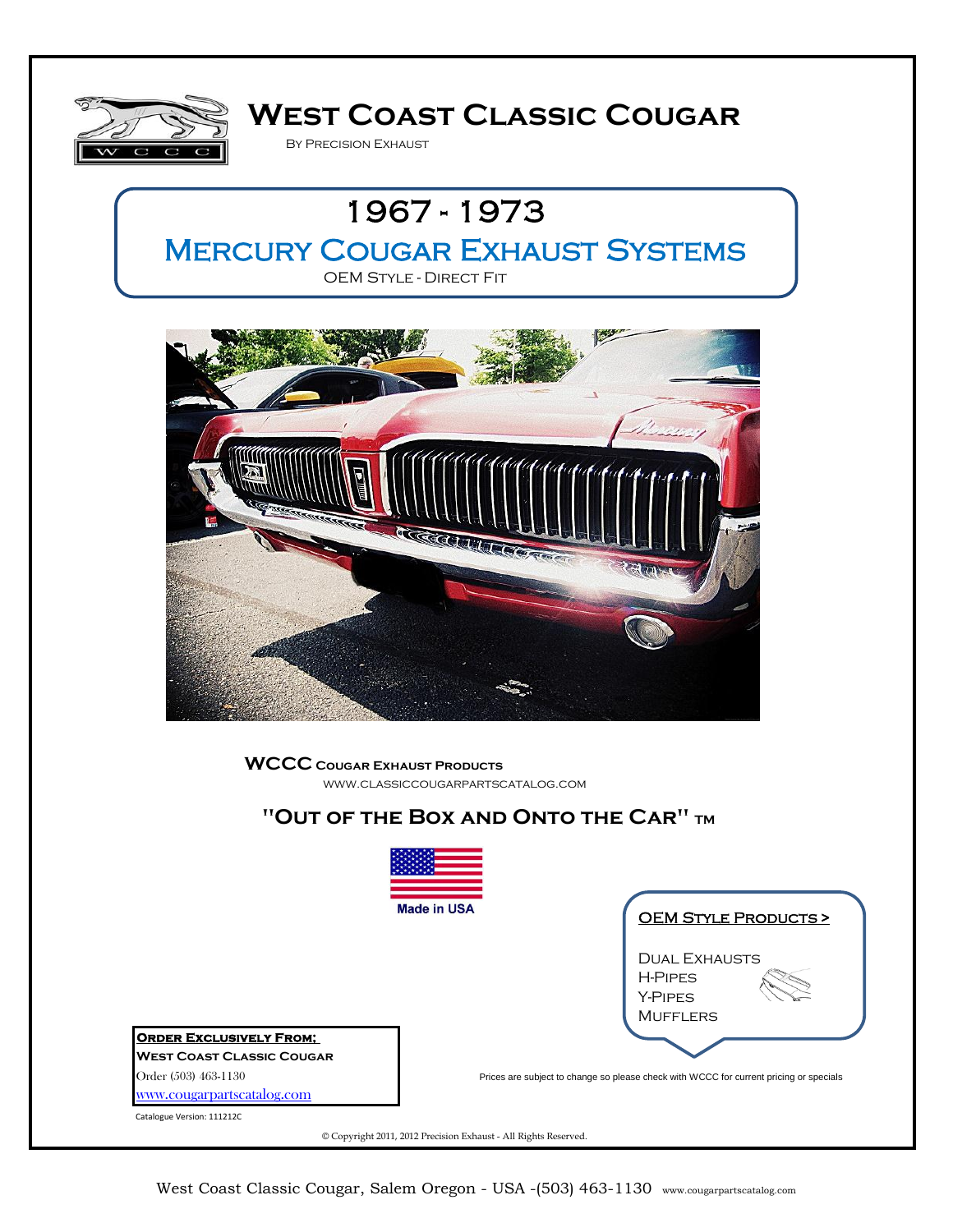#### **WCCC** COUGAR DUAL EXHAUST KITS BY PRECISION EXHAUST

### **DUAL EXHAUST KITS 1967 - 1973 Ford Mercury Cougar**

| Year        | Engine                        | <b>Diameter</b> | $ORM$<br><b>Style</b> | Product<br><b>Details</b>          | Industry<br><b>Part Number</b> | ORDER $#$ >   | <b>PRICE</b> |
|-------------|-------------------------------|-----------------|-----------------------|------------------------------------|--------------------------------|---------------|--------------|
| 1967        | 390 CID                       | 2"              | X                     | Transverse OEM<br>Style Direct Fit |                                | <b>PE409C</b> | \$452        |
| 1968 - 1969 | 289 CID<br>302 CID<br>390 CID | $2$ "           | X                     | OEM Style<br>Direct Fit            |                                | <b>PE410C</b> | \$451        |
| 1969-1970   | 428CJ                         | $2 - 1/4"$      |                       | 428 CJ Big<br><b>Block</b>         |                                | <b>PE415C</b> | \$454        |
| 1969        | 351 W                         | $2 - 1/4"$      | X                     | 351 OEM Style                      |                                | <b>PE414C</b> | \$450        |
| 1971        | 429                           | $2 - 1/4"$      | X                     | 429 OEM Style                      |                                | <b>PE415C</b> | \$458        |

#### **Dual Exhaust System- Notes**

\*\*All Dual Exhausts are OEM Direct Replacement Systems and will bolt direct to your existing stock manifold.

Aluminized tubular steel, similar to the Original Ford tubing.

Exhaust gaskets & hagers are not included.

Guaranteed fit.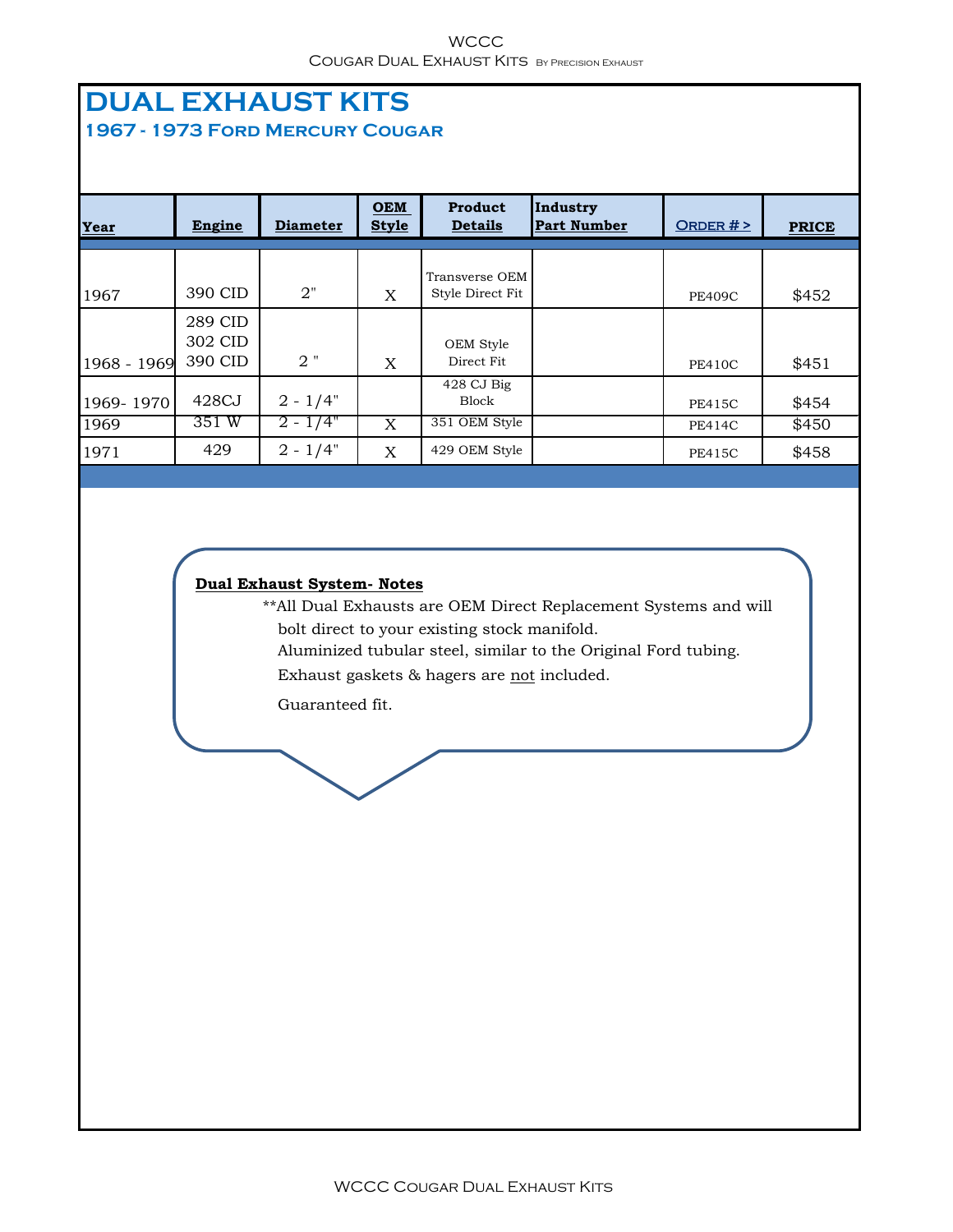#### **WCCC** COUGAR H-PIPES By Precision Auto

# **H-PIPES**  For use with DUAL EXHAUST SYSTEMS **1967-1973 Ford Mercury Cougar**

| Year      | Engine  | <b>Diameter</b> | <b>OEM Style</b> | Product<br><b>Details</b> | Industry<br><b>Part Number</b> | ORDER $#$ >   | <b>PRICE</b> |
|-----------|---------|-----------------|------------------|---------------------------|--------------------------------|---------------|--------------|
|           | 289 CID |                 |                  |                           |                                |               |              |
| 1967-1970 | 302 CID | 2"              | $\mathbf X$      |                           | C5ZZ-5246JR                    | <b>PE047C</b> | \$94         |
|           |         |                 |                  |                           |                                |               |              |
|           |         |                 |                  | * Use with                |                                |               |              |
|           | 289 CID |                 |                  | <b>Stock</b>              |                                |               |              |
| 1967-1970 | 302 CID | $2 - 1/4"$      |                  | Manifold                  | C5ZZ-5246LR                    | <b>PE048C</b> | \$94         |
|           |         |                 |                  | For use                   |                                |               |              |
|           |         |                 |                  | with                      |                                |               |              |
| 1967-1968 | 390 CID | 2"              | $\mathbf X$      | spacer                    | C7ZZ-5246MR                    | <b>PE051C</b> | \$94         |
|           |         |                 |                  | For use                   |                                |               |              |
|           |         |                 |                  | with                      |                                |               |              |
| 1967-1968 | 390 CID | $2 - 1/4"$      |                  | spacer                    | C7ZZ-5246PR                    | PE052C        | \$94         |
|           |         |                 |                  | For use                   |                                |               |              |
|           |         |                 |                  | without                   |                                |               |              |
| 1969      | 390 CID | 2"              | $\mathbf X$      | spacer                    | C9ZZ-5246TR                    | <b>PE053C</b> | \$94         |
|           |         |                 |                  | For use                   |                                |               |              |
|           |         |                 |                  | without                   |                                |               |              |
| 1969      | 390 CID | $2 - 1/4"$      |                  | spacer                    | C9ZZ-5246RR                    | <b>PE054C</b> | \$94         |
|           |         |                 |                  | For use                   |                                |               |              |
|           |         |                 |                  | with                      |                                |               |              |
| 1968-1969 | 428 CJ  | $2 - 1/4"$      | $\mathbf X$      | spacer                    | C9ZZ-5246FR                    | <b>PE055C</b> | \$94         |
|           |         |                 |                  | * For use                 |                                |               |              |
|           |         |                 |                  | with                      |                                |               |              |
| 1968-1969 | 428CJ   | $2 - 1/2"$      |                  | spacer                    | C8ZZ-5246BR                    | <b>PE056C</b> | \$94         |
|           |         |                 |                  | For use                   |                                |               |              |
|           |         |                 |                  | without                   |                                |               |              |
| 1969-1970 | 428CJ   | $2 - 1/4"$      | $\mathbf X$      | spacer                    | D0ZZ-5426DR                    | <b>PE057C</b> | \$94         |
|           |         |                 |                  | For use                   |                                |               |              |
|           |         |                 |                  | without                   |                                |               |              |
| 1970      | 428CJ   | $2 - 1/2"$      |                  | spacer                    | D0ZZ-5426LR                    | <b>PE058C</b> | \$94         |

#### **H-Pipe Notes;**

\* Larger than OEM - Use with Stock Manifolds.

#### WCCC H-PIPES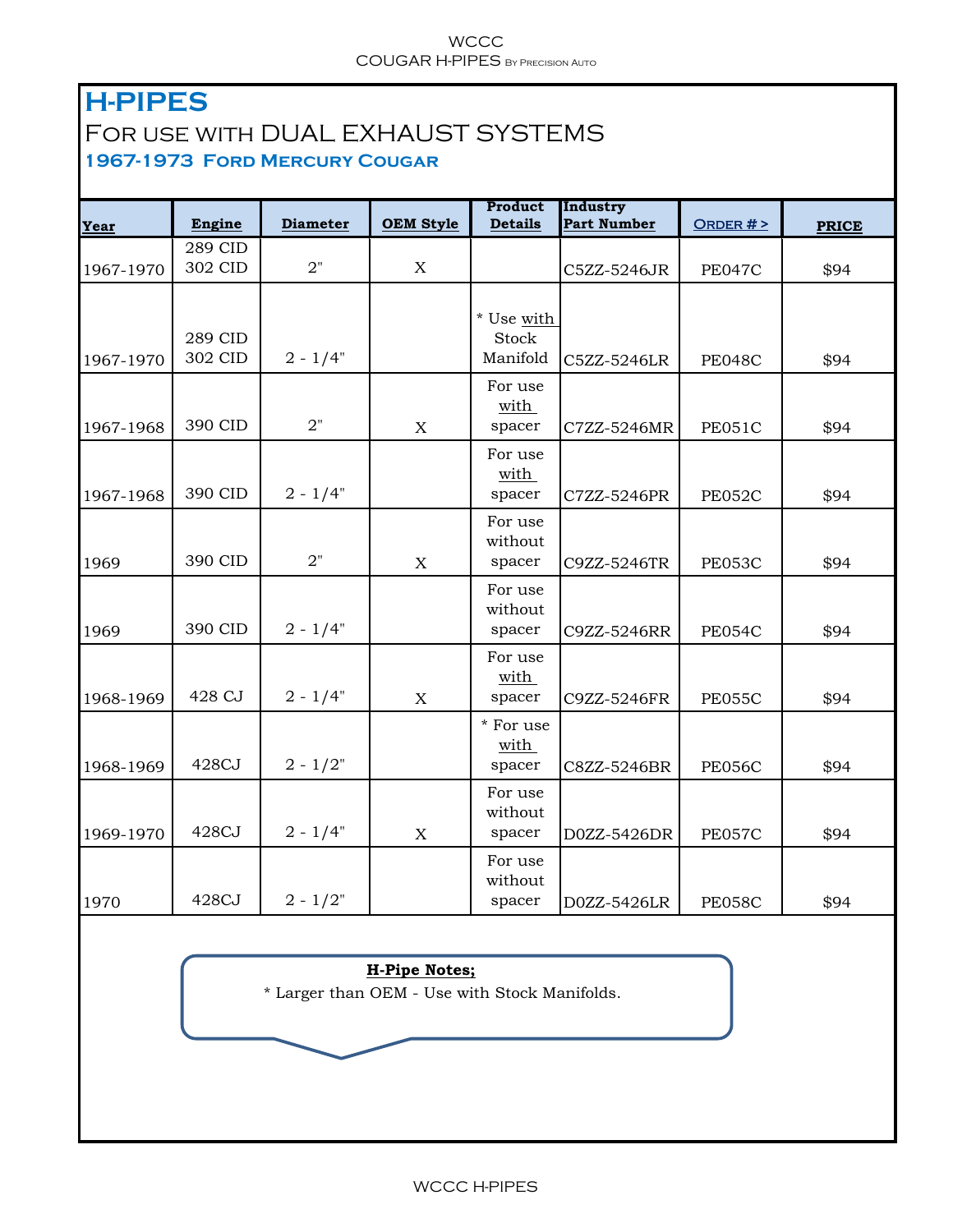#### **WCCC** COUGAR H-PIPES By Precision Auto

### **H-PIPES**  For use with DUAL EXHAUST SYSTEMS **1968 - 1973**

|           |                 |                 |                  | Product                                       | Industry           | Precision    |                    |
|-----------|-----------------|-----------------|------------------|-----------------------------------------------|--------------------|--------------|--------------------|
| Year      | Engine          | <b>Diameter</b> | <b>OEM Style</b> | <b>Details</b>                                | <b>Part Number</b> | Order $#$ >  | <b>Dealer Cost</b> |
| 1969-1970 | 351W            | $2 - 1/4"$      | X                |                                               | C9ZZ-5246AR        | <b>PE059</b> | \$94               |
| 1969-1970 | <b>Boss 302</b> | $2 - 1/2"$      | $\mathbf X$      |                                               | C9ZZ-5246HR        | <b>PE060</b> | \$94               |
| 1969-1970 | <b>Boss 429</b> | $2 - 1/4"$      | X                | <b>With Heat</b><br>Riser                     | C9ZZ-5246JR        | <b>PE061</b> | \$128              |
| 1969-1970 | <b>Boss 429</b> | $2 - 1/4"$      |                  | Without Heat<br>Tube                          | C9ZZ-5426XR        | <b>PE062</b> | \$94               |
| 1970      | 351C 2V         | $2 - 1/4"$      |                  |                                               | D0ZZ-5426NR        | <b>PE063</b> | \$94               |
| 1970      | 351C 4V         | $2 - 1/4"$      | $\mathbf X$      |                                               | D0ZZ-5246AR        | <b>PE064</b> | \$94               |
| 1971      | 429 CID         | $2 - 1/4"$      | X                |                                               | D1ZZ-5246ER        | <b>PE067</b> | \$128              |
| 1971-1973 | 351C<br>2V & 4V | $2 - 1/4"$      | X                |                                               | D1ZZ-5246FR        | <b>PE068</b> | \$94               |
| 1965-1973 |                 | 2"              |                  | ** For use<br>with Tri-Y<br>Headers           | MHHP3              | <b>PE069</b> | \$49               |
| 1965-1973 |                 | $2 - 1/4"$      |                  | ** For use<br>with Tri-Y<br>Headers           | MHHP4              | <b>PE070</b> | \$49               |
| 1965-1973 |                 | $2 - 1/4"$      |                  | ** For use<br>with 428CJ<br>Hooker<br>Headers | MHHP8              | <b>PE071</b> | \$49               |
| 1965-1973 |                 | $2 - 1/2"$      |                  | ** For use<br>with 428CJ<br>Hooker<br>Headers | MHHP9              | <b>PE072</b> | \$49               |

#### **H-Pipe Notes**

\*\* Includes slip-fit cross over pipe for easy installation.

 OEM Style 2 - 1/2" H-Pipes are reduced to accept 2 - 1/4" intermediate pipes. H-Pipe Headers are adjustable and may require modification.

Precision Exhaust Flattens all OEM Style H-Pipes to Factory Spec's

All H-Pipes include OEM Style Flanges.

Exhaust gaskets not included.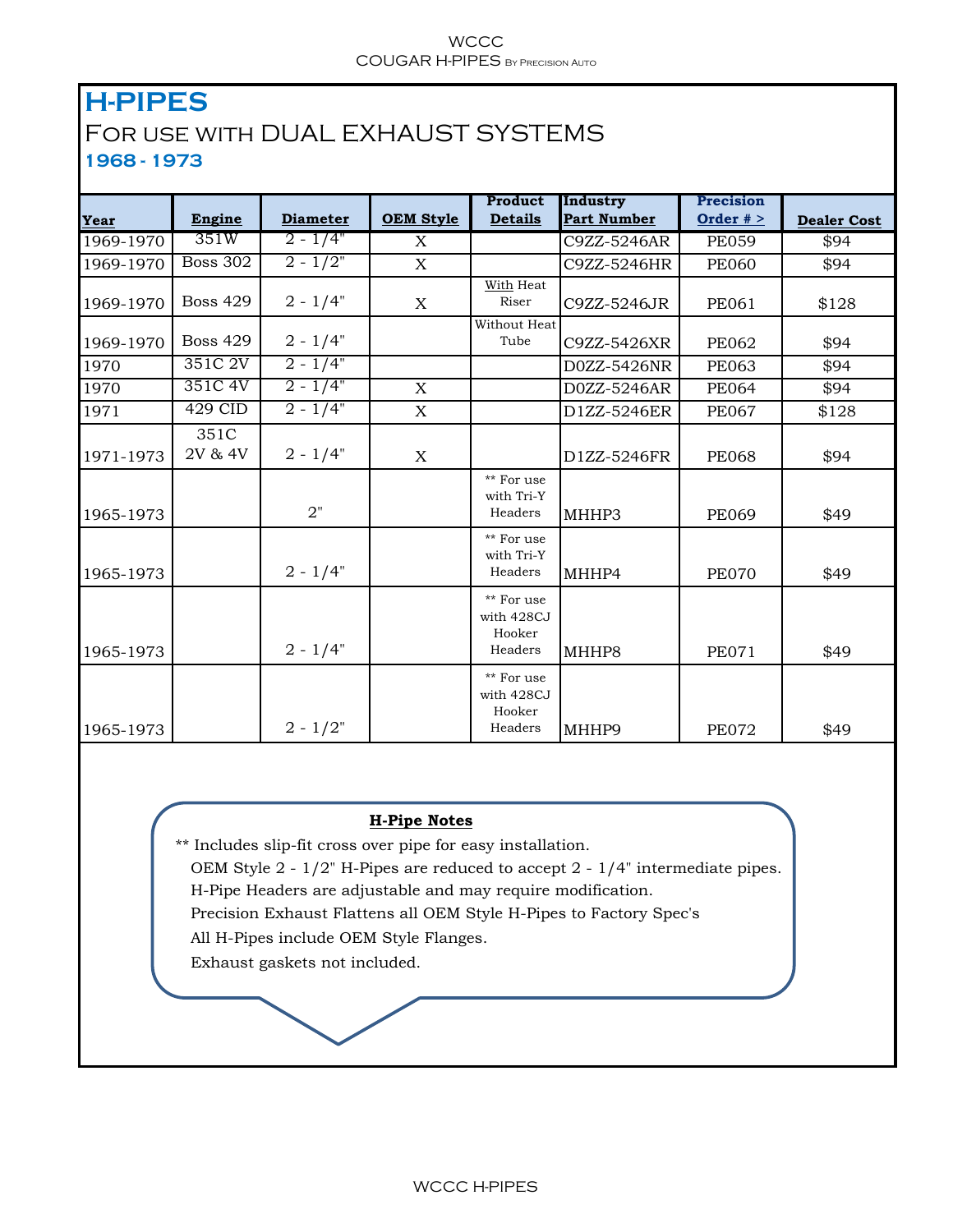#### **WCCC** COUGAR Y-PIPES BY PRECISION AUTO

# **Y-PIPES**  For use with SINGLE EXHAUST SYSTEMS **1969 - 1973 Ford Mercury Cougar**

| Year           | Engine        | <b>Diameter</b> | <b>OEM Style</b>          | Product<br><b>Details</b>                    | Industry<br><b>Part Number</b>        | <b>ORDER #&gt;</b>              | <b>PRICE</b>       |
|----------------|---------------|-----------------|---------------------------|----------------------------------------------|---------------------------------------|---------------------------------|--------------------|
|                |               |                 |                           |                                              |                                       |                                 |                    |
| 1969-1970      | 351W          | $2 - 1/4"$      | X                         |                                              | C9ZZ-5246GR                           | <b>PE040C</b>                   | \$100              |
| 1970           | 315C 2V       | $2 - 1/4"$      | $\overline{\mathrm{X}}$   |                                              | D0ZZ-5246CR                           | <b>PE041C</b>                   | \$100              |
| 1971-1973      | 351C          | $2$ "           | X                         | 2" Pipe with<br>$2 - 1/4"$<br>outlet         | D1ZZ-5246BR                           |                                 | \$94               |
| <b>BY YEAR</b> | <b>Engine</b> | <b>Diameter</b> | <b>OEM Style</b>          | <b>Product</b><br><b>Details</b>             | <b>Industry</b><br><b>Part Number</b> | <b>PRECISION</b><br>Order $#$ > | <b>Dealer Cost</b> |
| 1969           | 351W          | $2 - 1/4"$      | $\overline{\mathrm{X}}$   |                                              | C9ZZ-5246GR                           | <b>PE040C</b>                   | \$100              |
| 1970           | 351W          | $2 - 1/4"$      | $\overline{\mathrm{X}}$   |                                              | C9ZZ-5246GR                           | <b>PE040C</b>                   | \$100              |
| 1970           | 315C 2V       | $2 - 1/4"$      | $\overline{X}$            |                                              | D0ZZ-5246CR                           | <b>PE041C</b>                   | \$100              |
| 1971           | 351C          | $2$ "           | X                         | 2" Pipe<br>with $2 -$<br>1/4"<br>outlet      | D1ZZ-5246BR                           | PE043AC                         | \$94               |
| 1972           | 351C          | $2$ "           | X                         | 2" Pipe<br>with $2 -$<br>1/4"<br>outlet      | D1ZZ-5246BR                           | PE043AC                         | \$94               |
| 1973           | 351C          | $2$ "           | $\boldsymbol{\mathrm{X}}$ | 2" Pipe<br>with $2$ - $\,$<br>1/4"<br>outlet | D1ZZ-5246BR                           | PE043AC                         | \$94               |

#### **Y-Pipe Notes;**

All Y-Pipes include OEM Style Flanges.

Exhaust gaskets not included.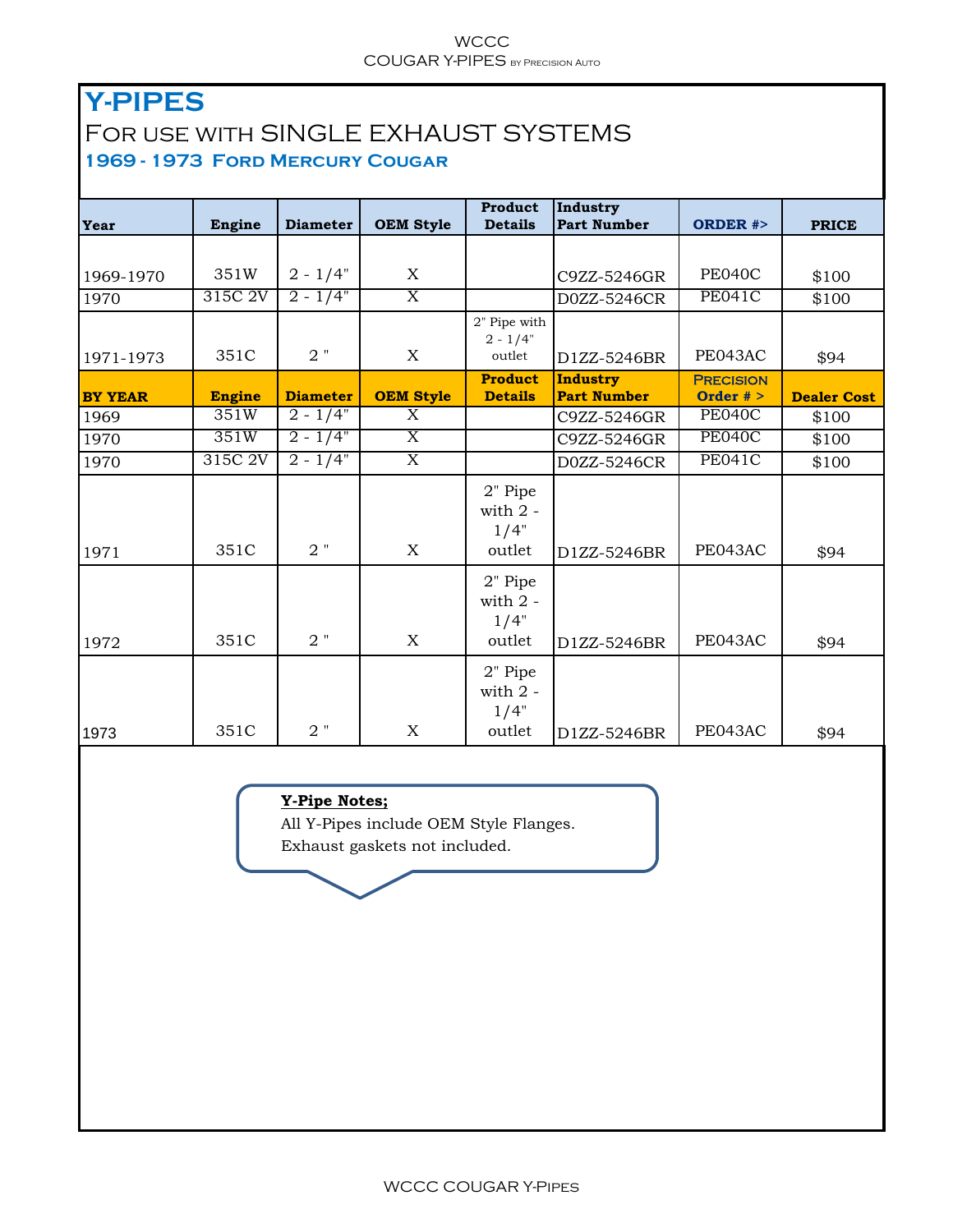#### **WCCC** Cougar Mufflers By Precision Auto

# **MUFFLERS**

### For use with Single or Duel Exhausts **1968 - 1973**

| Year      | Engine                        | <b>Diameter</b> | <b>OEM Style</b> | Product<br><b>Details</b>                                          | Industry<br><b>Part Number</b> | ORDER $#$ >  | <b>PRICE</b> |
|-----------|-------------------------------|-----------------|------------------|--------------------------------------------------------------------|--------------------------------|--------------|--------------|
| 1968-1973 | 302 CID<br>390 CID<br>351 CID | $2 - 1/4"$      | X                | Muffler<br>8-Cylinder                                              | 80030                          | <b>PE119</b> | \$62         |
| 1968-1973 | 302 CID<br>390 CID<br>351 CID | $2 - 1/4"$      |                  | Muffler<br>8-Cylinder<br>Precision<br>Performance<br><b>Series</b> | 80030PC                        | <b>PE119</b> | \$82         |
| 1968-1973 | 302 CID<br>390 CID<br>351 CID | $2 - 1/4"$      |                  | Muffler<br>8-Cylinder<br>Precision<br>Performance<br>Series        | 80030TC                        | <b>PE119</b> | \$86         |

**Muffler Notes;**

All above mufflers come with brackets "Welded-On" to accept OEM Style exhaust hangers